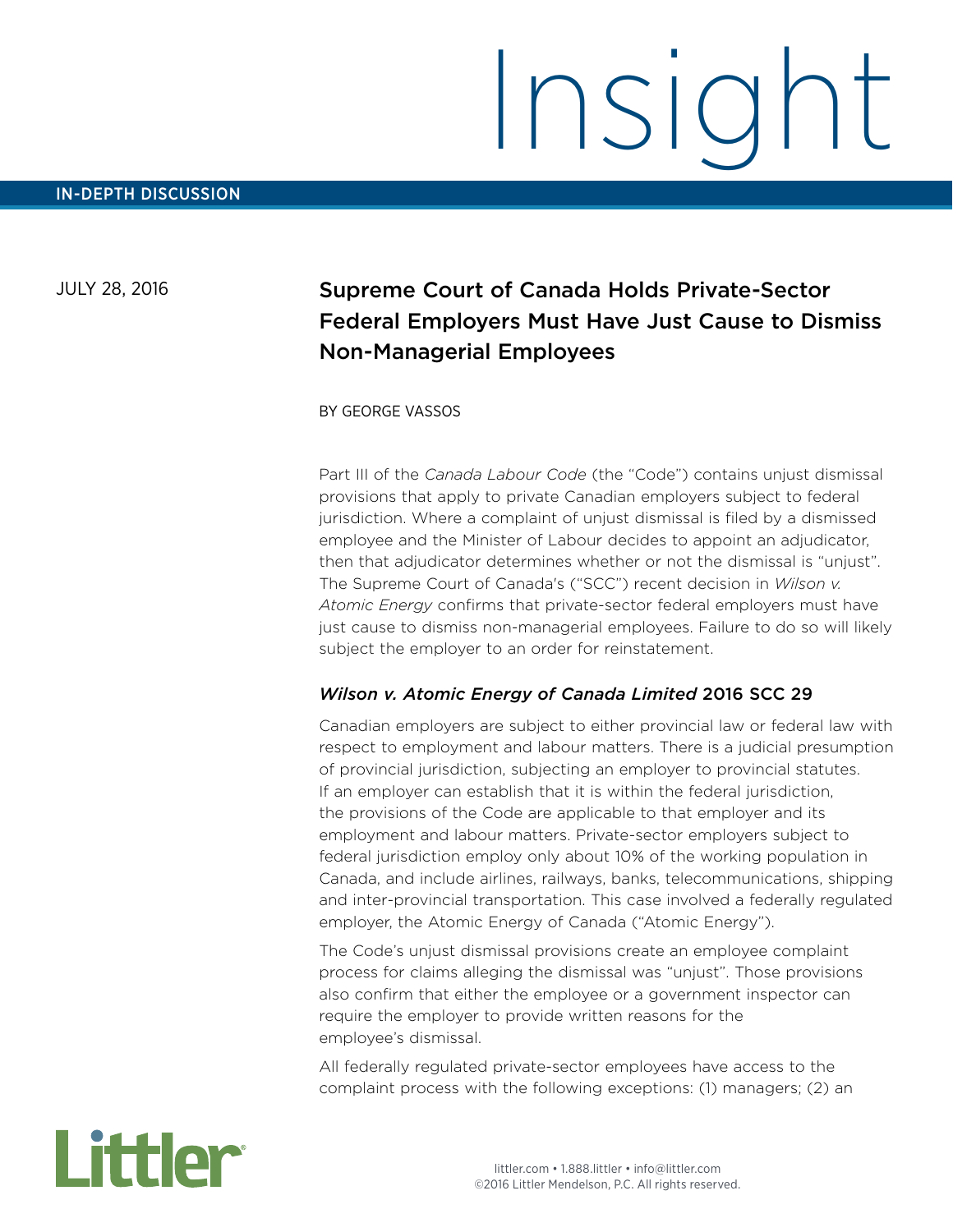employee subject to a collective agreement; (3) an employee with less than 12 months of continuous service; (4) an employee who was laid off because of a lack of work or discontinuance of a function; or (5) in circumstances where a procedure for redress has been provided elsewhere in the Code or in another federal statute (e.g. the *Canadian Human Rights Act*).

The Federal Minister of Labour has discretion whether or not to appoint an adjudicator to hear a complaint of unjust dismissal (and almost always does so unless there is a lack of jurisdiction). If an adjudicator decides that a dismissal is "unjust", then the adjudicator has very broad remedial authority to grant an appropriate remedy, including reinstatement to employment (often with "full back pay" and other compensation/ damages flowing from the unjust dismissal). Adjudicators are generally guided in their decision-making by the awards of labour arbitrators under collective agreements (and less so by common law Court decisions).

Over the years, the majority of adjudicators under the Code have decided that just cause is required for the termination of a federal employee covered by the Code notwithstanding the employer's willingness to provide a reasonable severance package. There have been some adjudicators who have taken a contrary view. The Atomic Energy case puts to rest that difference of opinion in the case law.

In Atomic Energy, the employee worked in an administrative role for more than four years until his employment was terminated in November 2009. He filed an "unjust dismissal" complaint alleging that his dismissal was a reprisal for filing a complaint of improper procurement practices by his employer. The employee requested the reasons for his dismissal and the employer advised that the employee was "terminated on a non-cause basis and was provided a generous dismissal package". An adjudicator was appointed in this case and Atomic Energy pursued a preliminary ruling by the adjudicator as to whether a dismissal without cause coupled with a reasonable severance package leads to the conclusion that the dismissal is a "just" one.

The adjudicator decided that an employer cannot rely on a severance payment, regardless of how generous it is, to avoid a determination under the Code as to whether or not the dismissal was "unjust". In this case, Atomic Energy did not rely on any cause to terminate employment; as a result, the employee's complaint was allowed by the adjudicator.

Atomic Energy sought judicial review of the adjudicator's decision in the Federal Court. The application Judge found the adjudicator's decision to be unreasonable because in his view, nothing in Part III of the Code prevents an employer from dismissing an employee on a "without cause" basis (provided that the employee receives appropriate notice or compensation). On appeal, the Federal Court of Appeal agreed with the Federal Court. On further appeal by the employee to the SCC, the appeal was allowed, the Federal Court of Appeal was overruled and the decision of the adjudicator was restored.

The SCC majority decision made a number of important findings, including the following:

- 1. With the enactment of the unjust dismissal provisions of the Code, Parliament intended to expand the dismissal rights of non-unionized federal employees in a way that, if not identically, then certainly analogously match those held by unionized employees, particularly by requiring just cause for dismissal.
- 2. The Canadian common law right to dismiss on reasonable notice without cause and without reasons has been completely replaced under the Code by a regime requiring reasons for dismissal.
- 3. The galaxy of discretionary remedies (most notably reinstatement), as well as the open-ended equitable relief available under the Code, are inconsistent with the right to dismiss without cause. If an employer can continue to dismiss without cause under the Code by simply providing appropriate notice or pay in lieu of notice, then there is virtually no role for the plurality of remedies available to adjudicators and those remedies become meaningless or redundant. The scheme under the Code and

Insight is published by Littler Mendelson in order to review the latest developments in employment law. Insight is designed to provide accurate and informative information and should not be considered legal advice.